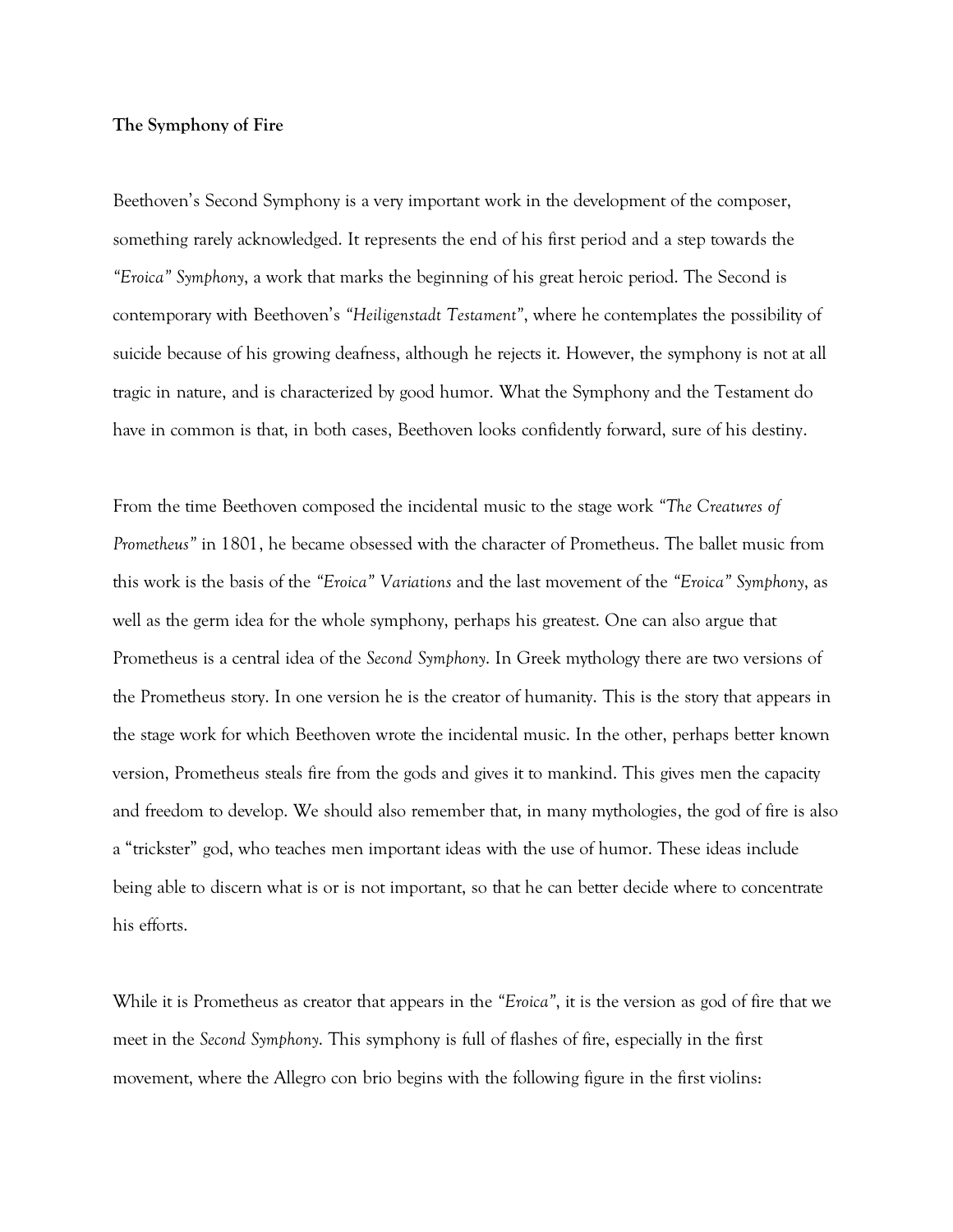

These flashes of fire are complemented with a defiant and even arrogant attitude that describe very effectively the god of fire. This also brings to mind Loki, or Loge, the Nordic fire god that we know from Wagner's *Ring of the Nibelung*.

Throughout the four movements, with flashes of fire and good humor, we see how the classical symphony is transformed into a Beethoven symphony. I don't want to imply the Beethoven's First Symphony is not Beethovenian, since it contains most of the elements that will characterize his symphonies. Beethoven is Beethoven since Opus 1, but it was necessary to formalize the transition that will explode in the first chords of the *"Eroica".*

The first of these characteristics that I want to highlight is the overwhelming driving force in Beethoven's music. In the *Second Symphony*, this is clearly evident in the first movement, which is virile, aggressive, strong, defiant and arrogant. In the Coda of this movement, he not only affirms his individuality, something he had already done in the *First Symphony*, but also reaches a glorious climax with a very heroic trumpet fanfare. This same drive and strength is felt in the last movement.

In the second movement, in typical "trickster" fashion, the music will sometimes push us forward and sometimes will stop us and sometimes will do both at the same times. We cannot be sure which way he wants us to go: forward or backward. At the end of the movement, in a wonderfully ambiguous passage, he clears our doubts and the decision is to go ahead. That is what we have to do, and that forward gaze will become one of Beethoven's most consistent characteristics. His second movements will usually emphasize horizontal flow, in contrast with the usual vertical affirmation of the first movements.